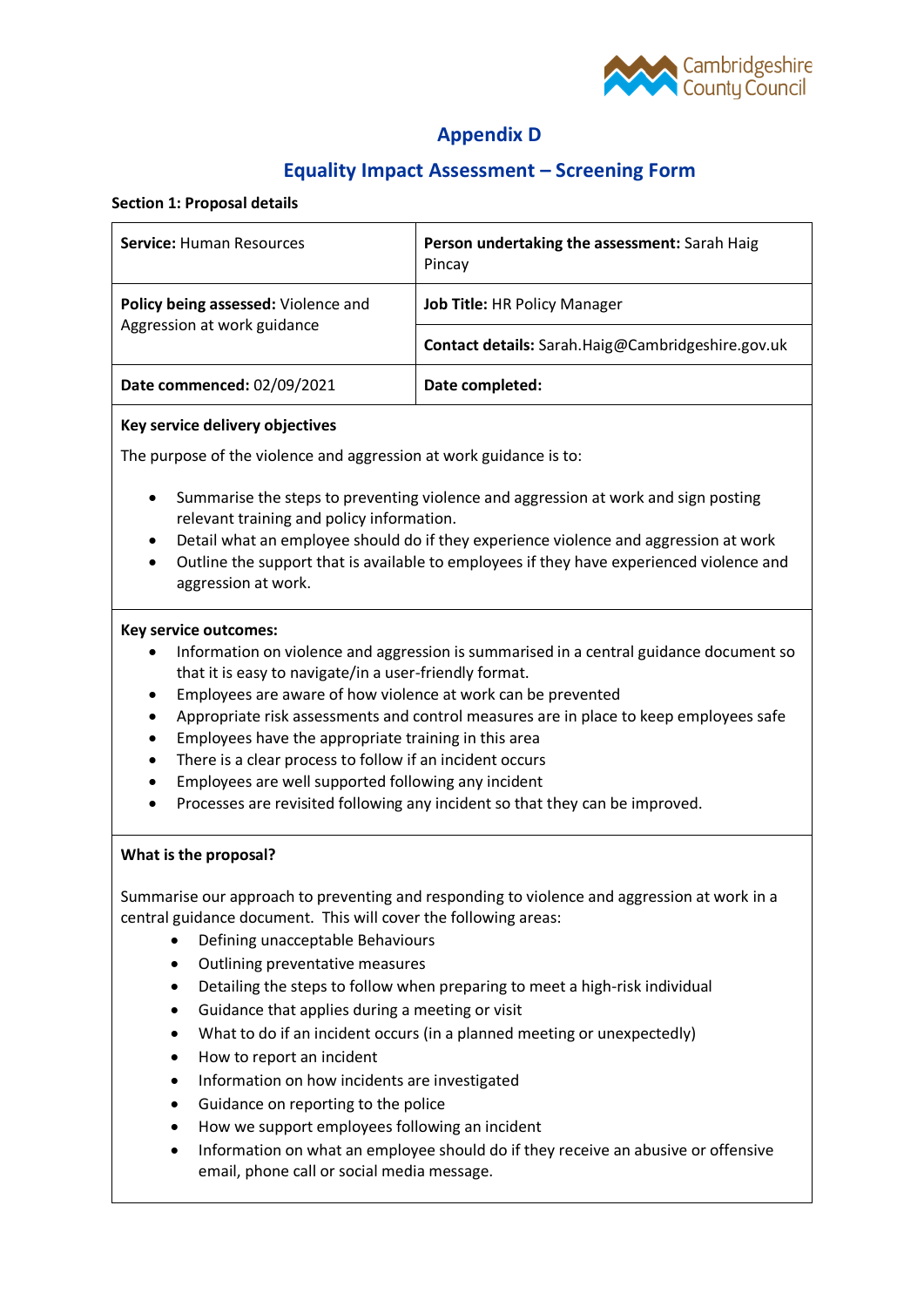

# **What information did you use to assess who would be affected by this proposal?**

Reviewed existing sources of guidance on violence and aggression in the work place e.g. lone working policy, customer handling policy.

Attending the personal safety training undertaken by the Health and Safety team. Meeting with representatives of services where employees have experienced violence and aggression.

Input from property, health and safety and customer service colleagues.

# **Are there any gaps in the information you used to assess who would be affected by this proposal?**

We are only aware of incidents of violence and aggression that has been reported via corporate incident reporting system. There are potentially incidents of violence and aggression that have been dealt with locally by line managers that are not recorded centrally. The incident reporting system does not capture if an incident is related to discrimination in a way that can be reported on (this detail would be in the notes of an incident).

# **Who will be affected by this proposal?**

The violence at work guidance is relevant to all employees in the organisation particularly those that have contact with members of the public/service users/customers. The guidance is particularly relevant to employees that are dealing with challenging situations.

# **Section 2: Identifying impacts on specific minority/disadvantaged groups**

| <b>Scope of this Equality Impact Assessment</b>                                       |  |                    |  |  |  |
|---------------------------------------------------------------------------------------|--|--------------------|--|--|--|
| Check box if group could foreseeably be at risk of negative impact from this proposal |  |                    |  |  |  |
| Note *= protected characteristic under the Equality Act 2010                          |  |                    |  |  |  |
| Age*                                                                                  |  | Disability*        |  |  |  |
|                                                                                       |  |                    |  |  |  |
| Gender reassignment*                                                                  |  | Marriage and civil |  |  |  |
|                                                                                       |  | partnership*       |  |  |  |
| Pregnancy and maternity*                                                              |  | Race*              |  |  |  |
| Religion or belief (including no                                                      |  | $Sex*$             |  |  |  |
| belief)*                                                                              |  |                    |  |  |  |
| Sexual orientation*                                                                   |  | Rural isolation    |  |  |  |
|                                                                                       |  |                    |  |  |  |
| Poverty                                                                               |  |                    |  |  |  |

## **Section 3: Explanation of 'no foreseeable risk' EIA screening**

Explain why this proposal will not have a foreseeable risk of negative impact for each group. Provide supporting evidence where appropriate. Where the same explanation applies to more than one group, state it in the 'Reasons' column for the first relevant group and put 'as per [first group name] above' to reduce duplication.

| Characteristic / group | Explanation of why this proposal will not have a foreseeable risk of negative                                 |
|------------------------|---------------------------------------------------------------------------------------------------------------|
| of people              | impact                                                                                                        |
| 1. Age                 | The violence at work guidance does not have a foreseeable negative impact<br>on individuals due to their age. |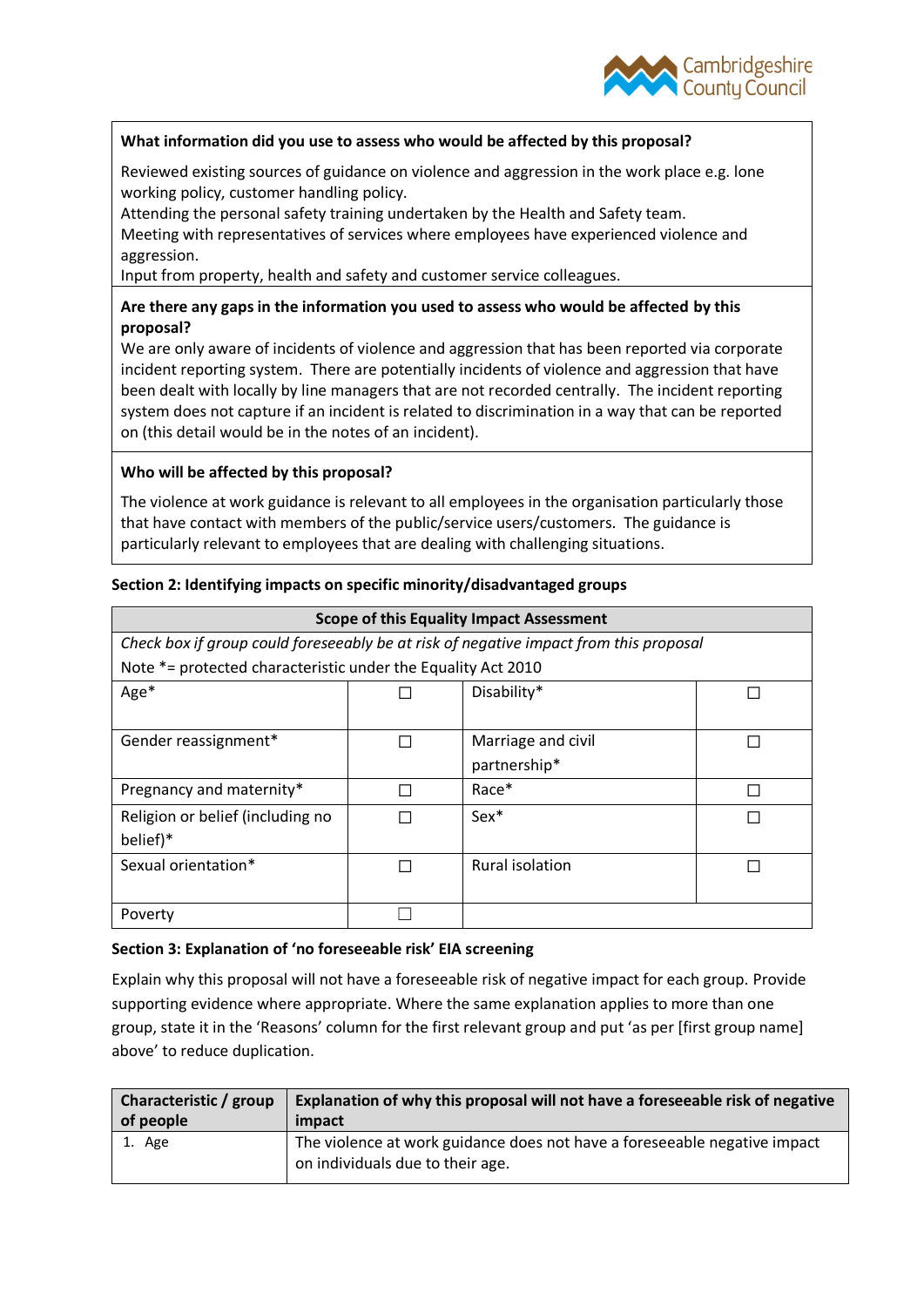

| 2. Disability                        | The violence at work guidance does not have a foreseeable negative impact<br>on disabled individuals. The steps that are detailed in the guidance to prevent<br>and respond to incidents of aggression and violence would apply in the same<br>way to disabled employees as to non-disabled employees.<br>There are situations where reasonable adjustments are required to aspects of<br>a specific role for a disabled employee. These would be tailored to the<br>specific nature of a person's disability, the requirements of the role and their<br>individual circumstances. Consideration should be given as to how reasonable<br>adjustments fit with team/role risk assessments including any control<br>measures in place to prevent violence and aggression. If any control measure<br>in the team/role risk assessment are not appropriate for a person with a<br>disability this should be addressed on an individual basis.<br>There is potential for an employee to receive abuse from a member of the<br>public due to their disability. Information is given in the policy about how<br>discrimination/abuse will be dealt with.<br>Employees can use a screen reader to access the guidance document. |
|--------------------------------------|-------------------------------------------------------------------------------------------------------------------------------------------------------------------------------------------------------------------------------------------------------------------------------------------------------------------------------------------------------------------------------------------------------------------------------------------------------------------------------------------------------------------------------------------------------------------------------------------------------------------------------------------------------------------------------------------------------------------------------------------------------------------------------------------------------------------------------------------------------------------------------------------------------------------------------------------------------------------------------------------------------------------------------------------------------------------------------------------------------------------------------------------------------------------------------------------------------------------------|
| 3. Gender<br>Reassignment            | The violence at work guidance does not have a foreseeable negative impact<br>on transgender employees.<br>There is potential for an employee to receive abuse from a member of the                                                                                                                                                                                                                                                                                                                                                                                                                                                                                                                                                                                                                                                                                                                                                                                                                                                                                                                                                                                                                                      |
|                                      | public because they are transgender - either in person, by phone/email or via<br>social media. Information is given in the policy about how<br>discrimination/abuse will be dealt with including where this has been received<br>through online channels.                                                                                                                                                                                                                                                                                                                                                                                                                                                                                                                                                                                                                                                                                                                                                                                                                                                                                                                                                               |
| 4. Marriage and Civil<br>Partnership | The violence at work guidance does not have a foreseeable negative impact<br>on individuals on the basis of their marriage/civil partnership status. The<br>guidance is applicable to all employee regardless of their marriage/civil<br>partnership status.                                                                                                                                                                                                                                                                                                                                                                                                                                                                                                                                                                                                                                                                                                                                                                                                                                                                                                                                                            |
|                                      | It is not anticipated that marriage/civil partnership status would increase the<br>likelihood of a person experiencing violence or aggression at work or mean<br>that measures that are outlined in the risk assessments need to be amended.                                                                                                                                                                                                                                                                                                                                                                                                                                                                                                                                                                                                                                                                                                                                                                                                                                                                                                                                                                            |
| 5. Pregnancy and<br>Maternity        | The violence at work guidance does not have a foreseeable negative impact<br>on individuals on the basis of being pregnant or on maternity leave.                                                                                                                                                                                                                                                                                                                                                                                                                                                                                                                                                                                                                                                                                                                                                                                                                                                                                                                                                                                                                                                                       |
|                                      | Any employee that is pregnant will have a maternity risk assessment<br>undertaken. This needs to consider if the measures that are in place to<br>prevent violence and aggression are appropriate/workable for a pregnant<br>employee. If any control measure in the risk assessment for the role are not<br>appropriate for a person with a disability this should be addressed on an<br>individual basis via the maternity risk assessment.                                                                                                                                                                                                                                                                                                                                                                                                                                                                                                                                                                                                                                                                                                                                                                           |
| 6. Race                              | The violence at work guidance does not have a foreseeable negative impact<br>on individuals on the basis of race.                                                                                                                                                                                                                                                                                                                                                                                                                                                                                                                                                                                                                                                                                                                                                                                                                                                                                                                                                                                                                                                                                                       |
|                                      | There is potential for an employee to receive racist abuse from a member of<br>the public in person, via phone, email or social media. Information is given in<br>the policy about how discrimination/abuse will be dealt with including where<br>this has been received through online channels.                                                                                                                                                                                                                                                                                                                                                                                                                                                                                                                                                                                                                                                                                                                                                                                                                                                                                                                       |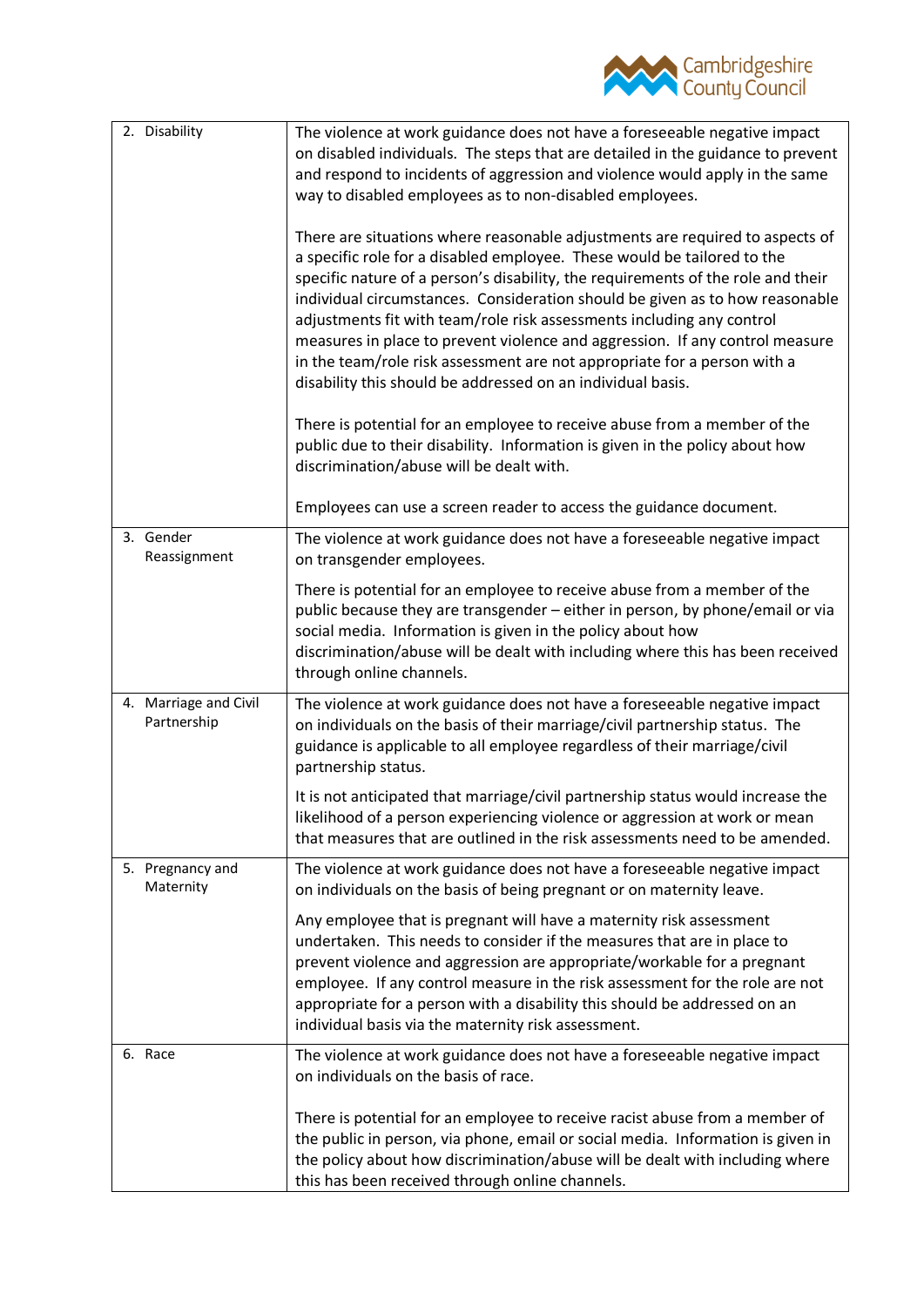

| 7. Religion or Belief<br>(including no belief) | The violence at work guidance does not have a foreseeable negative impact<br>on individuals based on their religion or belief.                                                                                                                                                                                                                                                                                                                                                                                                                                                                                                                                                                                                                                                                           |
|------------------------------------------------|----------------------------------------------------------------------------------------------------------------------------------------------------------------------------------------------------------------------------------------------------------------------------------------------------------------------------------------------------------------------------------------------------------------------------------------------------------------------------------------------------------------------------------------------------------------------------------------------------------------------------------------------------------------------------------------------------------------------------------------------------------------------------------------------------------|
|                                                | There is potential for an employee to receive abuse from a member of the<br>public due to their religion or belief particularly where a person religion or<br>belief is visible via observing religious practices norms of dress during the<br>working day. This may be in person, via phone, email or social media.<br>Information is given in the policy about how discrimination/abuse will be dealt<br>with including where this has been received through online channels.                                                                                                                                                                                                                                                                                                                          |
| 8. Sex                                         | The violence at work guidance does not have a foreseeable negative impact<br>on individuals based on their gender.                                                                                                                                                                                                                                                                                                                                                                                                                                                                                                                                                                                                                                                                                       |
|                                                | There is potential for an employee to receive abuse from a member of the<br>public due to their gender. This may be in person, via phone, email or social<br>media. Information is given in the policy about how discrimination/abuse will<br>be dealt with including where this has been received through online channels.                                                                                                                                                                                                                                                                                                                                                                                                                                                                              |
|                                                | The policy uses gender neutral language throughout.                                                                                                                                                                                                                                                                                                                                                                                                                                                                                                                                                                                                                                                                                                                                                      |
| 9. Sexual Orientation                          | The violence at work guidance does not have a foreseeable negative impact<br>on individuals based on their sexual orientation.                                                                                                                                                                                                                                                                                                                                                                                                                                                                                                                                                                                                                                                                           |
|                                                | There is potential for an employee to receive homophobic abuse from a<br>member of the public. This may be in person, via phone, email or social<br>media. Information is given in the policy about how discrimination/abuse will<br>be dealt with including where this has been received through online channels.                                                                                                                                                                                                                                                                                                                                                                                                                                                                                       |
| 10. Rural Isolation                            | An employee working in a rural area may be more vulnerable to violence and<br>aggression due to the absence of others nearby and are further from<br>assistance if an incident occurs e.g. an employee visiting an isolated farm<br>location where there are not other people around, an employee travelling on<br>rural roads will not be able to leave a problematic situation as easily and<br>response time from the police are likely to be longer etc. The guidance directs<br>teams to consider these factors via the risk assessment process and put in<br>place appropriate control measures e.g. carry out joint visits, putting in place a<br>buddy systems to check in and out when undertaking a site/home visit, use of<br>technology such as solo protect devices, planning journeys etc. |
| 11. Poverty                                    | The policy applies to employees across the organisations pay grades. We have<br>roles across the salary spectrum that have significant contact with members<br>of the public e.g. reablement workers undertaking home visits and principle<br>social workers dealing with case work to leadership roles interacting with the<br>public at a more strategic level. The nature of any risk of experiencing<br>violence and aggression will vary depending on their job role. The guidance<br>directs teams to put in place control measures that are role specific.                                                                                                                                                                                                                                        |
|                                                | Some employees on lower grades do not routinely access our computer<br>network/Camweb - in these situations we are reliant on managers to<br>communicate the messages outlined in the violence and aggression guidance.                                                                                                                                                                                                                                                                                                                                                                                                                                                                                                                                                                                  |